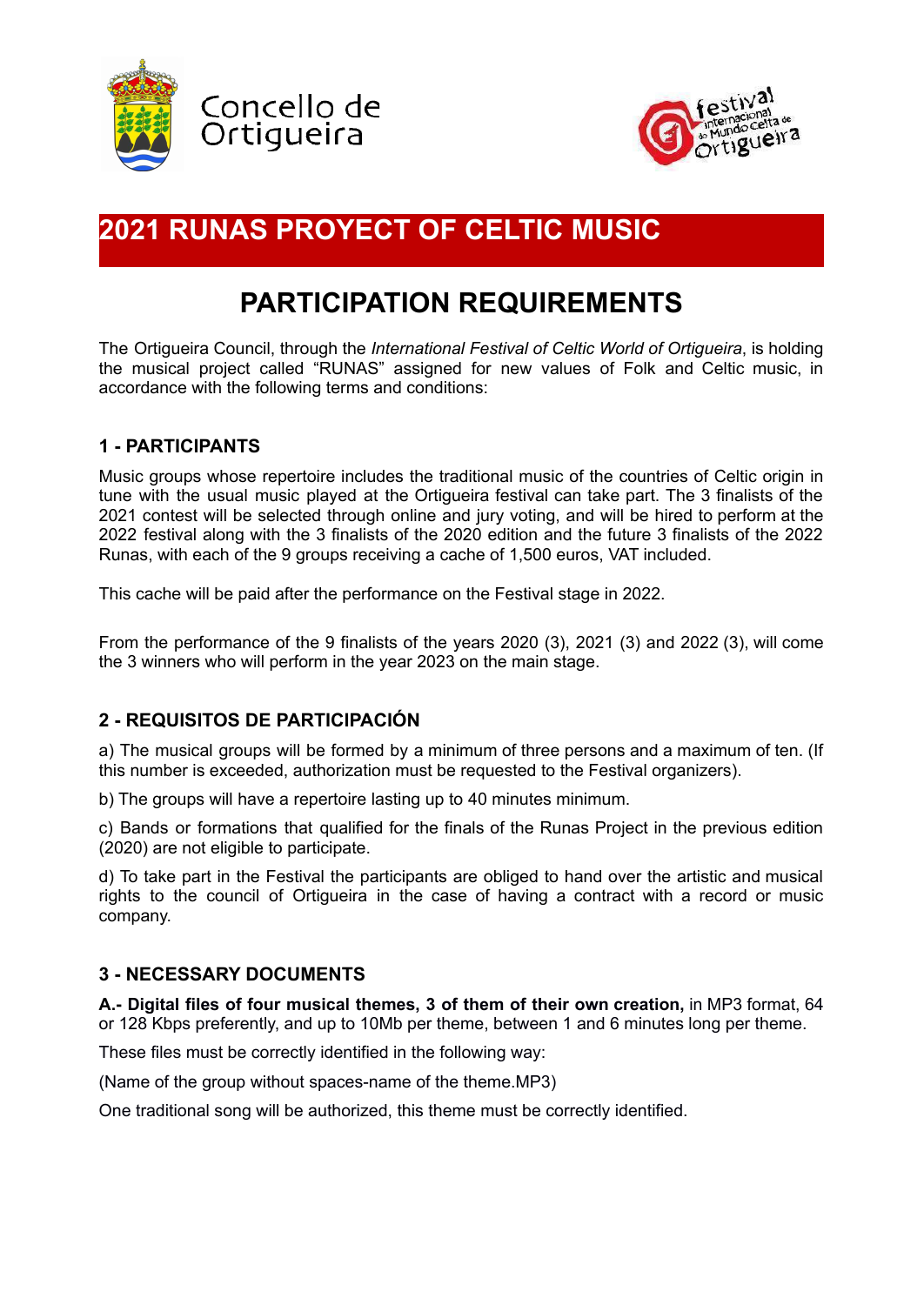



#### **B.- Information dossier of the group**

The information dossier must include some history of the group and its members, as well as photographs that help to identify them. They must also give their contact details, necessarily including a postal address, an e-mail and 2 telephone numbers.

They must indicate the names, surnames, ID and addresses of each member of the group, as well as a photocopy of their national identification cards.

#### **C.- A list of the musicals themes, and its authors. If a traditional song is included, it must also be listed.**

#### **D.- Application of participation in the competition (ANNEX 1)**

**E.- Economic information:** bank certificate of bank account number for receiving the transfers that proceed.

## **4 - DATES AND DOCUMENT DELIVERY**

The material to participate must be sent in from the date the present terms and conditions are published on the website of the festival [www.festivaldeortigueira.com](http://www.festivaldeortigueira.com) and until 23:59 h on Wednesday, June  $30<sup>th</sup>$ , 2021 by any of this options:

- **Through the Council of Ortigueira electronic platform** by the following link: <https://ortigueira.sedelectronica.es>. It's necessary that the presentation is realized by a physical or juridical person that owns a digital signature.

To present the documentation by this procedure will be necessary to acced to section: **trámites - Educación, Cultura y Deportes**, and inside will appear the procedure. Also will be able to access directly from **Catálogo de trámites- trámites destacados. Presentación electrónica.**

**- By email to the following email address:**

#### **[runas@festivaldeortigueira.com](mailto:runas.festival@concellodeortigueira.com)**

If by some reason, this email address is not available, the material could be sent alternatively to: [info.festival@concellodeortigueira.com](mailto:info.festival@concellodeortigueira.com)

In both cases all documents must be completed properly.

In case the files were too big and to avoid server problems, zip files and other online services could be used to transfer data (such as Wetransfer, Filemail or similar). Once received, an email will be sent to you confirming that we have received the documents.

In every moment during the process, the council of Ortigueira could require the original documents from the candidates for their contrast and verification.

## **5 - SELECTION PROCESS AND FINAL COMPETITION**

#### **The selection process includes 2 phases**

**1 st phase.-** Once the deadline for the submission of the musical works has finished, a technical committee appointed by the Ortigueira Council will select a maximum of 10 musical works among those received and which comply with the necessary requirements.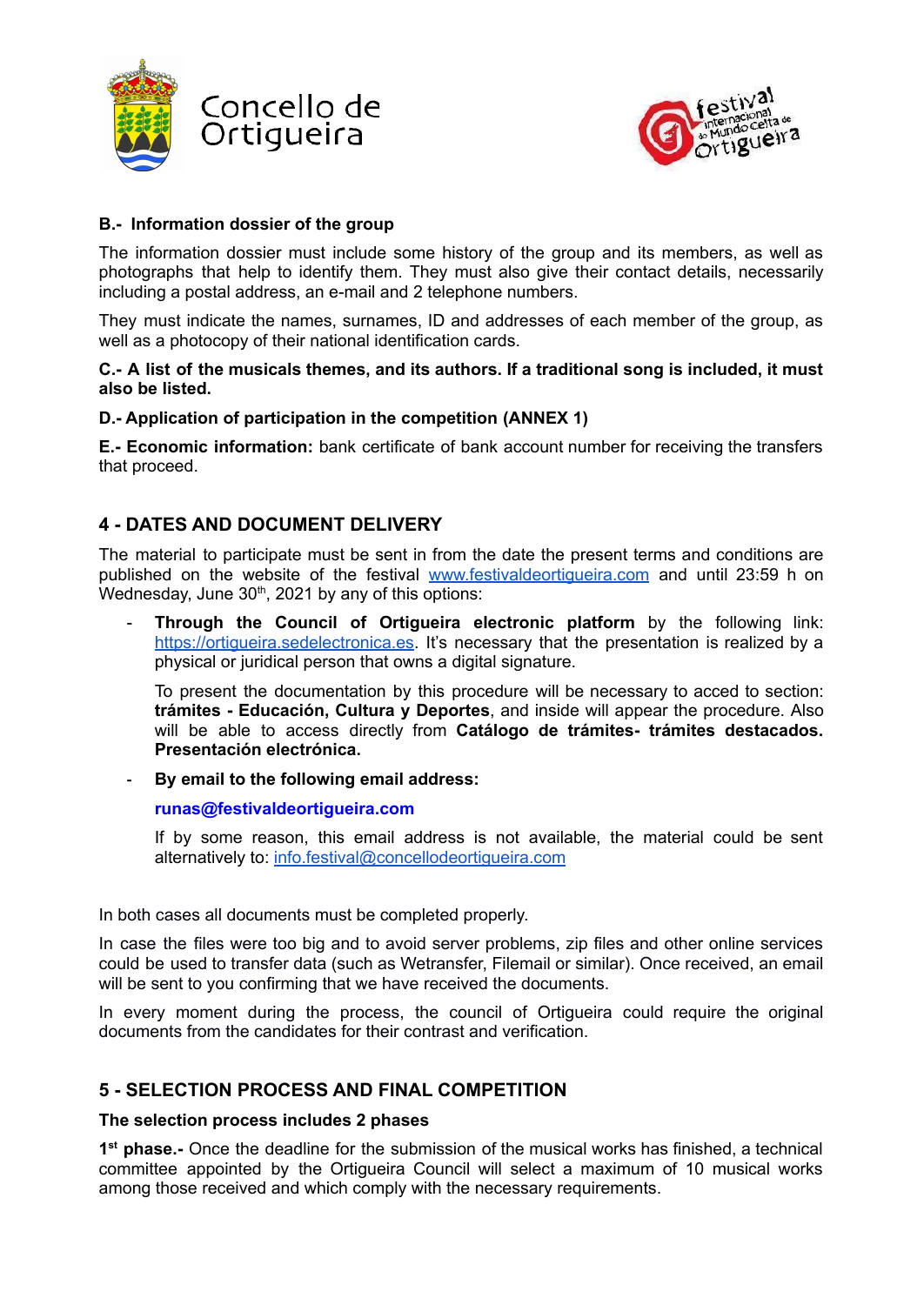



2<sup>nd</sup> phase.- The selected musical works will be published on the website of the festival from Monday, 5<sup>th</sup> July. From this moment, web visitors will be able to listen and vote on our website [www.festivaldeortigueira.com](http://www.festivaldeortigueira.com). This election will end on Friday, July 24<sup>th</sup> at 2 pm.

The finalists groups will be chosen by a 5 vote system.

One vote will come from the website voting system, which will be scored from 1 to 10 in relation to the votes obtained. Other 4 votes will come from a jury made up of musicians, music journalists and agents selected by the Council of Ortigueira prior to the vote emitted on the oficial website www.festivaldeortiqueira.com. Each member of the jury will rate the groups with a score from 0 to 10.

The sequence of votes will be 10, 8, 6, 4, 3, 2, 1. Each one of the five votes will attribute votes to a maximum of 7 groups, being able not to voting if they estimate it. The highest vote is 10.

The final score of each group will be the sum of all the points given by each jury. The final result of the votations will be public, but the anonymity of the votes of each member of the jury will be maintained. To these effects the vote in the webpage will be considered as one more jury.

The 3 finalist groups will be announced on the website on Wednesday 28, Thursday 29 and Friday 30 July 2021 (one finalist group each day). From the election of the finalists until the celebration of the festival, the Festival will promote the groups finalists through the publication of interviews, videos, songs, or other material that could be provided ore generated by them during this time in the official profiles of the festival in social nets, and also at the web [www.festivaldeortigueira.com](http://www.festivaldeortigueira.com).

The finalist bands will be hired to act at the 2022 festival. Each group can extend its performance for forty minutes

The winners of the 2020, 2021 and 2022 editions will be hired to perform at the 2023 festival will perceive each one of them a cache of 3.000€ including VAT for their performance. The jury may not propose any group if it considers that they do not meet minimum artistic and musical quality standards.

## **6 - PARTICIPATION CACHE**

Participation in the contest is for free.

The 2021 finalists will be hired by the festival and will received a cache of 1,500€, VAT included.

For confirm the correct payment they will have to facilitate the certificate of a bank account and issue the corresponding bill that has to gather the statutory requirements. The Council may also require them to formalise an artistic contract.

For the development of the performance, the groups will not be able to demand the presence of his own sound technician. The festival's sound technicians will help them to prepare the performance.

The Council of Ortigueira will not pay any cost apart from the corresponding cache.

## **7 - PARTICIPATION CONDITIONS**

The council will provide the necessary equipment and backline to the finalist groups. The organization will not be responsible for the instruments and specific accessories they may need for the concert.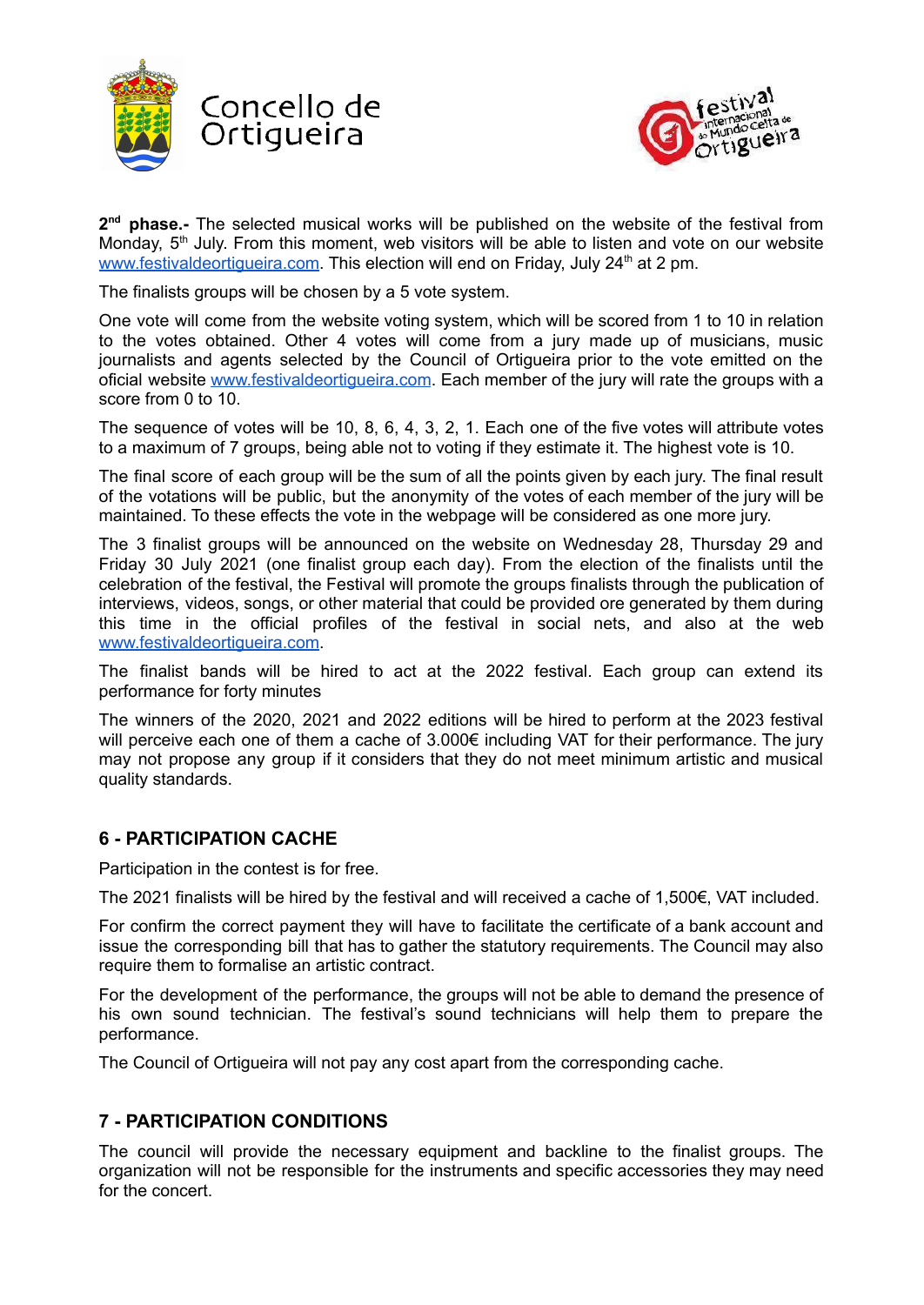



All the process selection will not be open to appeal.

The organization reserves the right to reopen another presentation date of applications if they consider it appropriate or if the competition is declared void.

The participation in this competition implies the full acceptance of the present terms and conditions.

# **8 - AUTHORIZATIONS**

The group or authorized manager, simply by taking part in this competition, expressly accepts these terms and conditions, and furthermore authorizes the council of Ortigueira the public communication and completely free for the organization, of the musical works presented for the competition and of the audiovisual recording of the concert. This authorization includes any later free public distribution, which will contribute to the circulation of the Runas Project, the artists and the Ortigueira International Festival.

The groups that will perform on stage cede their image and distribution rights to the *Ortigueira Council*, in all matters related to the *Festival Internacional do Mundo Celta de Ortigueira*.

## **9 - FINAL CLAUSE**

In view of the very serious situation caused by COVID-19, this whole process may be cancelled or postponed at any time depending on the situation and developments and as decided by the competent authorities.

Due to the online character of the contest, the organisation understands that the project can be initiated, but is contingent to this issues.

All aspects not covered by these rules will be resolved by the competent bodies of the Ortigueira Council.

The act of participation in the contest implies and expresses its commitment and acceptance to the clauses of these terms.

The official terms are those published in Spanish and Galician, so in case of doubt, that version will prevail. In any case, the Galician version will have priority over the Spanish version in case of discrepancies.

All participants are subject to the fiscal and tax legislation in force at any given time, both for legal entities and individuals, and tax withholdings may be applied if applicable.

Ortigueira, 18<sup>th</sup> May 2021.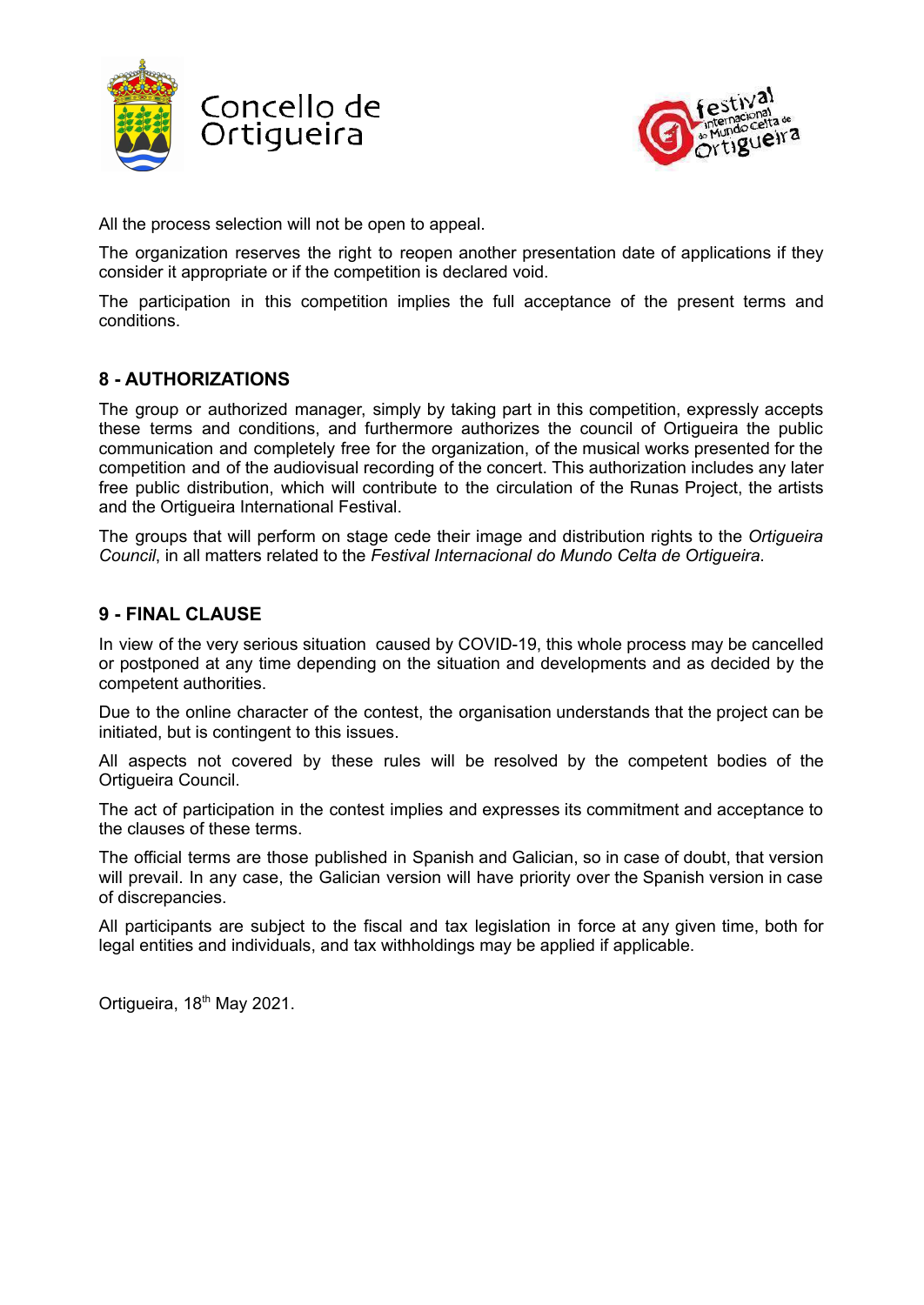



#### **ANNEX 1. APPLICATION FOR PARTICIPATION RUNAS 2020**

| <b>The</b> | undersigned, | members of                                                             |  | the |  | musical group |  |  |  |  |
|------------|--------------|------------------------------------------------------------------------|--|-----|--|---------------|--|--|--|--|
|            |              | , from the autonomous community (to be filled in by groups from Spain) |  |     |  |               |  |  |  |  |

#### **Apply to take part in the Runas Project, of the International Celtic Festival of Ortigueira, and DECLARE:**

| persons, and whose personal details are the following: |  |                    |
|--------------------------------------------------------|--|--------------------|
|                                                        |  |                    |
|                                                        |  |                    |
|                                                        |  | , PostcodeProvince |
|                                                        |  |                    |
|                                                        |  |                    |
|                                                        |  | , PostcodeProvince |
|                                                        |  |                    |
|                                                        |  |                    |
|                                                        |  |                    |
|                                                        |  | , PostcodeProvince |
|                                                        |  |                    |
|                                                        |  |                    |
|                                                        |  | , PostcodeProvince |
|                                                        |  |                    |
|                                                        |  |                    |
|                                                        |  | , PostcodeProvince |
|                                                        |  |                    |
|                                                        |  |                    |
|                                                        |  | , PostcodeProvince |
|                                                        |  |                    |
|                                                        |  |                    |
|                                                        |  |                    |
|                                                        |  | , PostcodeProvince |
|                                                        |  |                    |
|                                                        |  |                    |
|                                                        |  | , PostcodeProvince |
|                                                        |  |                    |
|                                                        |  |                    |
|                                                        |  | , PostcodeProvince |
|                                                        |  |                    |
|                                                        |  |                    |
|                                                        |  | , PostcodeProvince |
|                                                        |  |                    |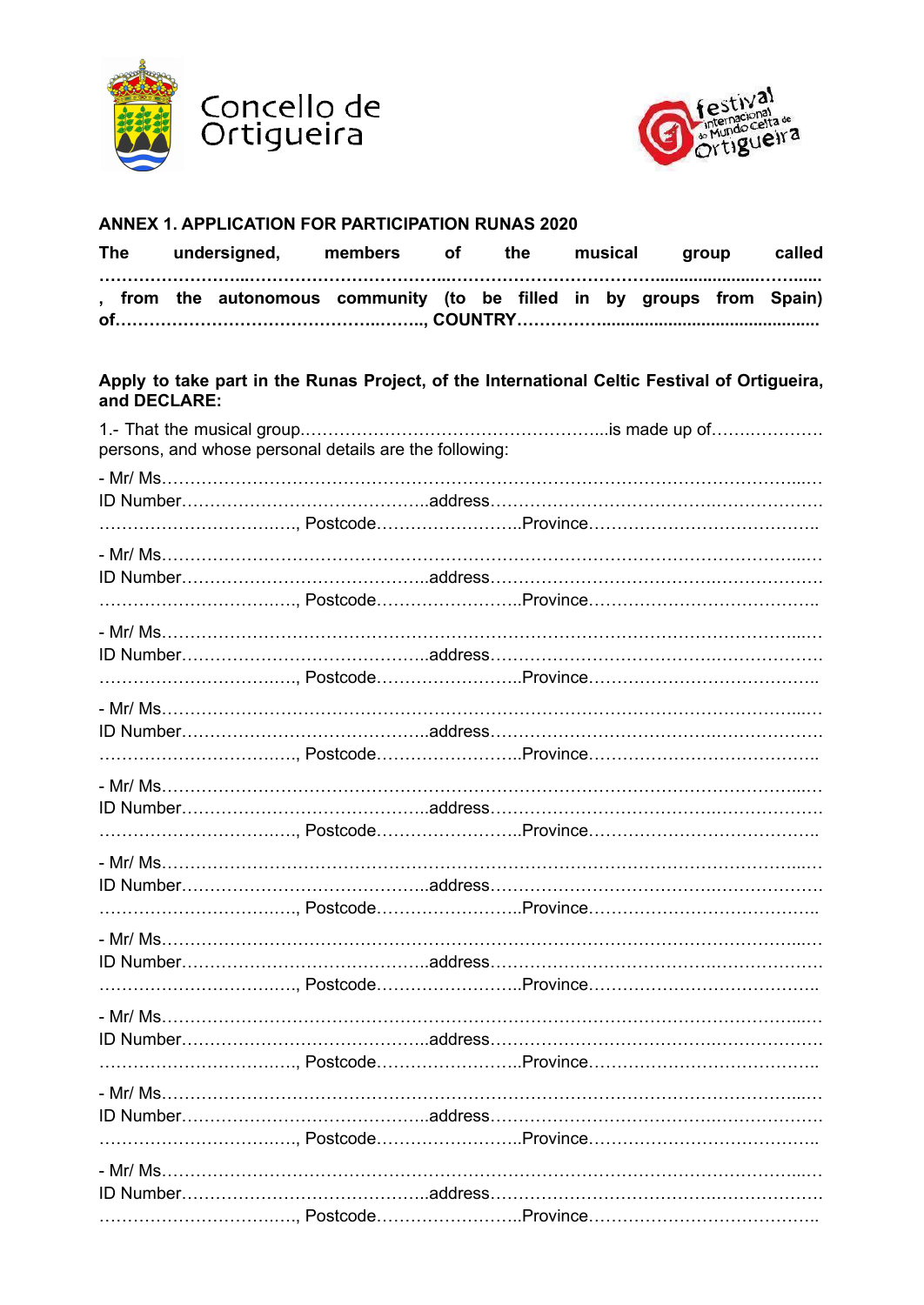



- 2.- The group has a repertoire lasting up to 40 minutes minimum.
- 3.- That the group was not classified for the Runas Festival final 2020.

4.- The group hands over the artistic and musical rights to the council to take part and they have a contract with the company……………………………………………………………………………... and under their responsibility they hand over these rights.

5.- (Put a cross in the corresponding box).

The group declares not to belong to any copyright management company.



The group belongs to the copyright management company …………………………………

6.- The group hands over the following documents:

- Application form for participation in the competition with the data covered.
- Information dossier of the group and their members.
- Updated photographs of the group.
- Contact details, address, email address and two telephone numbers..
- National Identity Card or passport of each of the members.
- CIF, if exist.
- Digital files of the musical themes, with the requirements indicated in these rules.
- Document with a list of musical themes and authors.

7.- The manager of the group for all aspects related to the contest is:

Mr/Ms…………….…………………………………………………………………..…………….……..… ID Number………………………………………………………………………………………..……….... Address...……………………………………………………………………………..….……………….... Telephone numbers……………………………………………………………………………………….. Email………………………………………………………………………………………………………… Signatures and ID card or passport: